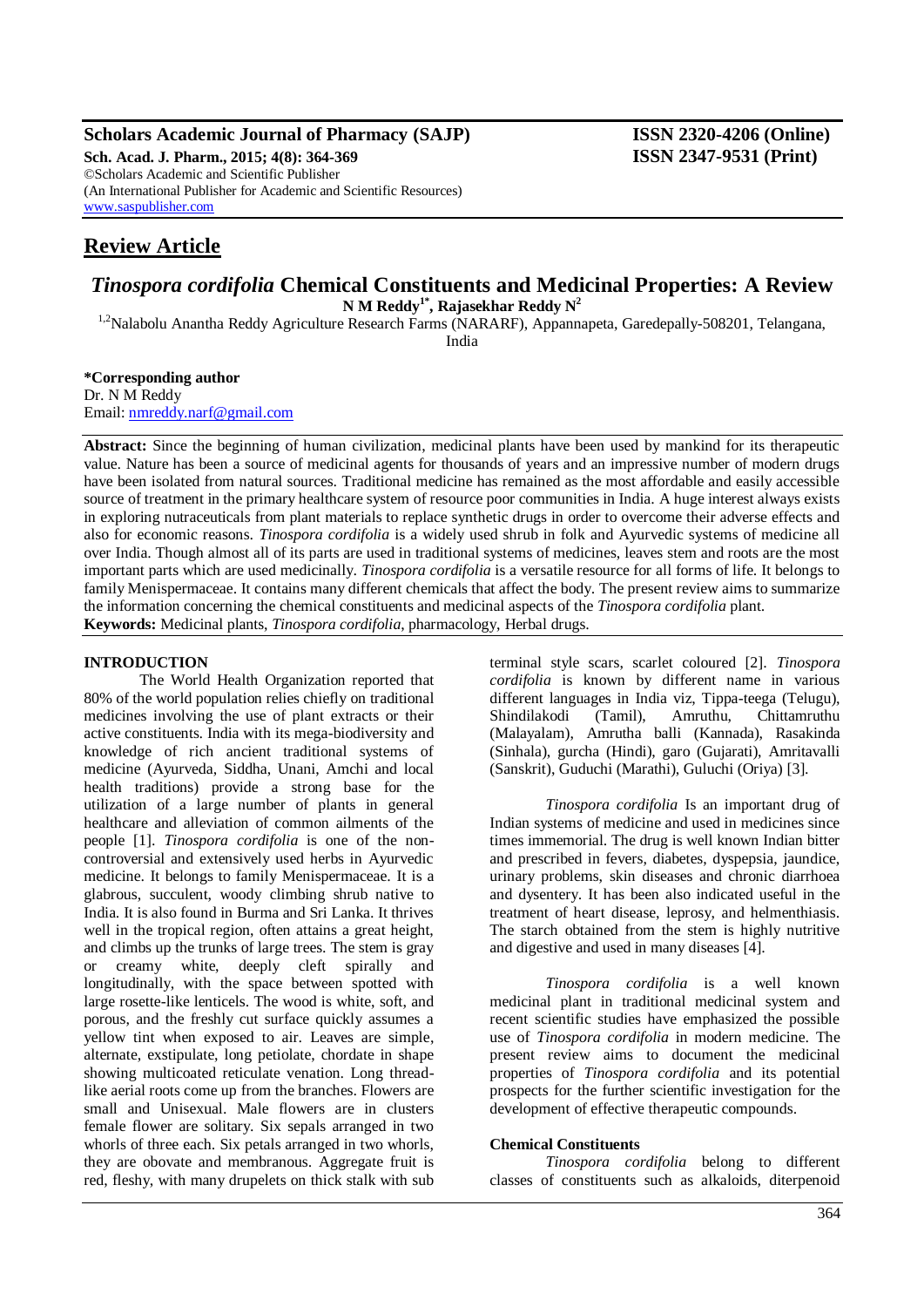lactones, glycosides, steroids, sesquiterpenoid, phenolics, aliphatic compounds and polysaccharides etc. Structures of some phytoactive compounds from *Tinospora cordifolia* are illustrate in figure 1.

#### **MEDICINAL PROPERTIES OF** *TINOSPORA CORDIFOLIA*

A myriad of biologically active compounds have been isolated from different parts of the plant body. These compounds have been reported to have different biological roles in disease conditions.

#### **Anti-Diabetic Activity**

Pharmacological studies have proven in vivo antidiabetic potential of various extracts of T. cordifolia. It has been reported to mediate its antidiabetic potential through myriad of biologically active phytoconstituents isolated from different parts of plant, including alkaloids, tannins, cardiac glycosides, flavanoids, saponins and steroids [5]. These compounds have been reported to encompass different target activities in diabetic conditions, thus enabling the potential application in experimental and clinical research. Kannadhasan R and Venkataraman S study reported that 30 days treatment of Sedimental extract of *Tinospora cordifolia* (SETc) (1000mg/kg/p.o) on diabetic subjects was proven for its efficacy and clearly establishes the antidiabetic activity with antiobese body built [6]. The Ethanolic extract of *Tinospora cordifolia* leaves in different dosages (200 and 400 mg/kg b.w.) administered orally for 10 days and 30 days in streptozotocin diabetic albino rats. It is clearly showed that TC has significant antidiabetic activity in diabetic animals and has an efficacy of 50% to 70% compared to insulin [7]. Borapetoside C isolated from Tinospora crispa (5 mg/kg, i.p.) attenuated the elevated plasma glucose in diabetic mice, increased glucose utilization, delayed the development of insulin resistance and then enhanced insulin sensitivity. The activation of insulininduced IR-Akt-GLUT2 expression in liver and the enhancement of insulin sensitivity may have contributed to the hypoglycemic action of borapetoside C [8]. The isoquinoline alkaloid rich fraction from stem, including, palmatine, jatrorrhizine, and magnoflorine have been reported for insulin-mimicking and insulinreleasing effect both *in vitro* and *in vivo [9]*. In Ehrlich ascites tumor cells model, water, ethanol and methanol extracts of the herb showed glucose uptake-stimulatory activity [10]. The protective effects of *Tinospora cordifolia* root extract were reported in presence of higher levels of anti-oxidant molecules and enzymes. *Tinospora cordifolia* root extract has been shown to significantly counterbalance the diabetes-associated oxidative stress in the maternal liver by lowering the levels of malondialdehyde and reactive oxygen species and the increased levels of glutathione and total thiols [11]. Oral treatment of *Tinospora cordifolia* (100 and 200 mg/kg body weight) for 14 days mediates its antidiabetic potential through mitigating oxidative stress,

promoting insulin secretion and also by inhibiting gluconeogenesis and glycogenolysis [12].

#### **Anti-Cancer Activity**

*Tinospora cordifolia* shows anti-cancer activity, this activity is mostly shown in animal models. The extraction of alkaloid palmatine from *Tinospora cordifolia* by using response surface methodology (RSM) clearly indicate the anticancer potential in 7,12 dimethylbenz(a)anthracene DMBA induced skin cancer model in mice [13]. A single application of *Tinospora cordifolia* extract at a dose of 200, 400 and 600 mg/kg dry weight, 24 hrs prior the i.p. administration of cyclophosphamide (at the  $50 \text{ mg/kg}$ ), significantly prevented the micronucleus formation in bone marrow of mice, in a dose dependent manner. C57 Bl mice when received 50% methanolic extract of *Tinospora cordifolia* at a dose 750 mg/kg body weight for 30 days showed increase in life span and tumor size was significantly reduced as compared to control [14]. Mishra R et al study investigated the anti-brain cancer potential of 50% ethanolic extract of *Tinospora cordifolia* (TCE) using C6 glioma cells. TCE significantly reduced cell proliferation in dosedependent manner and induced differentiation in C6 glioma cells [15]. Manju Bala et al study evaluated eight secondary metabolites from *Tinospora cordifolia* against four different human cancer cell lines, KB (human oral squamous carcinoma), CHOK-1 (hamster ovary), HT-29 (human colon cancer) and SiHa (human cervical cancer) and murine primary cells respectively. All extracts and fractions were active against KB and CHOK-1 cells whereas among the pure molecules palmatine was found to be active against KB and HT-29; tinocordiside against KB and CHOK-1; yangambin against KB cells [16]. Two molecules from hexane and methanol fractions (T1 and T2) from the plant *Tinospora cordifolia* show that inMCF-7 cells, T1 treatment significantly suppressed the proliferation, migration and invasion of MCF-7cells when compared to that of T2. Epithelial–mesenchymal transition related genes, Twist and Snail, were downregulated by T1 with increased transcription of E-cadherin [17].

#### **Immunomodulatory Activity**

*Tinospora cordifolia* is well known for its immunomodulatory response. Active compounds 11 hydroxymustakone, N-methyl-2-pyrrolidone, Nformylannonain, cordifolioside A, magnoflorine, tinocordiside and syringin has been reported to have potential immunomodulatory and cytotoxic effects [18]. Vaibhav Aher et al study confirms the immunomodulatory activity of *Tinospora cordifolia* ethanolic extract (100 mg/Kg/p.o.) stem through altering the concentration of antioxidant enzymes, increasing T and B cells and antibody which play an important role in immunity, enhancing the concentration of melatonin in pineal gland and increasing the level of cytokines like IL-2, IL-10 and TNF- $\alpha$  which plays an important role in immunity [19].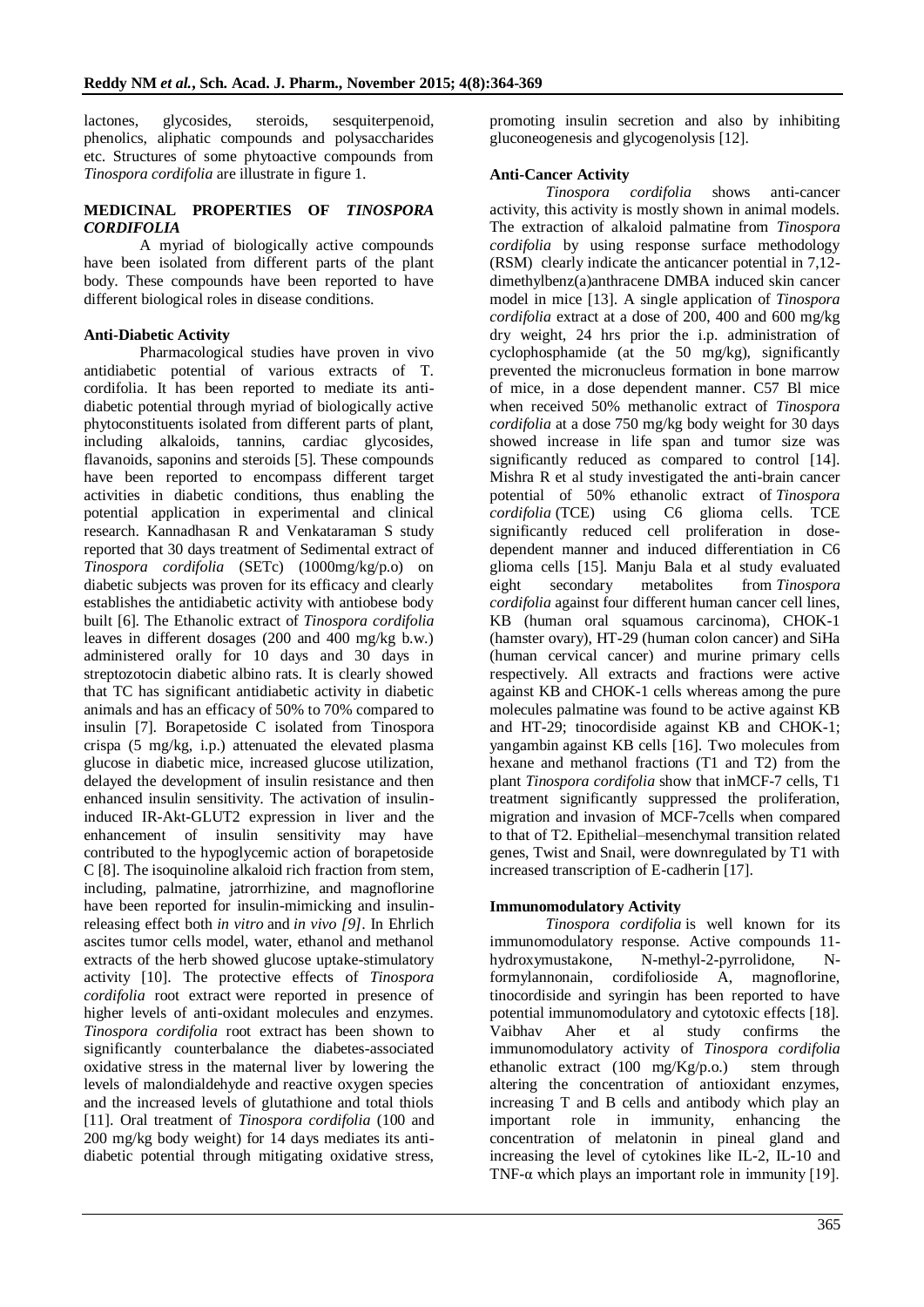Aqueous *Tinospora* extracts has been also reported to influence the cytokine production, mitogenicity, stimulation and activation of immune effector cells [20]. Polymorphonuclear leucocytes (PMN) cells are an important component of the host defence system. Extracts of *Tinospora cordifolia* were able to stimulate the PMN cells for phagocytosis of added Candida cells through an in vitro slide method of phagocytosis [21]. Orally administration of T cordifolia alcoholic extract (100 mg/kg, p. o) was found distinct increase in foot pad thickness and also significant increase in the WBC counts and bone marrow cells significantly indicating stimulatory effect on haeomopoetic system, it shows potent immunomodulatory action [22]. Bharti Umretia et al study Results suggest that Guduchi Ghana (concentrated form of aqueous extract of Guduchi) prepared by classically was found to possess significant immunostimulatory action on immune system [23]. A randomized, controlled, parallel, pilot clinical study demonstrate effect of the formulated Tinospora lotion for Interleukin-1, Interleukin-6 and Interleukin-8 using blood serum samples. Down regulation of Interleukin 1, 6, and 8 levels in scabies infestation inhibits hyperkeratosis and infiltration of inflammatory cells into scabietic lesion. The modulation effect of the Tinospora lotion on interleukin levels reinforces its anti-scabies activity [24].

## **Anti-Oxidant Activity**

The *Tinospora cordifolia* has potential application in food systems as an antioxidant and probably in biological systems as a nutraceutical. Methanolic, ethanolic and water extracts of *Tinospora cordifolia* showed significant antioxidant potential compared to other solvents and also possess metal chelation and reducing power activity [25]. V Sivakumar et al study Results suggest that *Tinospora cordifolia* stem methanol extracts administered orally increased the erythrocytes membrane lipid peroxide and catalase activity. It also decreased the activities of superoxide dismutase, glutathione peroxidase in alloxan-induced diabetic rats [26]. *Tinospora cordifolia* has the ability to scavenge free radicals generated during aflatoxicosis. *Tinospora cordifolia* showed protection against aflatoxin-induced nephrotoxicity due to the presence of alkaloids such as a choline, tinosporin, isocolumbin, palmatine, tetrahydropalmatine, and magnoflorine [27]. Neha Upadhyay et al study results suggest that *Tinospora cordifolia* bark ethanol extracts showed the highest free radical scavenging activity compared to the methanol extracts and also ethanol extracts had the highest phenolic content [28]. The administration of ethanolic extract of *Tinospora cordifolia* (EETC) in Nnitrosodiethylamine (DEN) induced liver cancer in male Wister albino rats reverted the lipid peroxidation (LPO) levels, enzymic and nonenzymic antioxidants to near normal [29]. Essential oil isolated from leaf of *Tinospora cordifolia* (Willd.) was shown strong 2,2diphenyl-1-picrylhydrazyl (DPPH) radical scavenging activity ( $IC_{50} = 25 \pm 0.3 \text{ µg/mL}$ ). It also showed dose dependent reducing power activity [30]. The leaves of *Tinospora cordifolia* was extracted with methanol and partitioned in water with ethyl acetate and butanol At 250 mg/ml concentration, the antioxidant activity of the free radical scavenging activities of the extracts assayed through DPPH, reducing power, phosphomolybdenum and metal chelating activity were found to be highest with methanol, followed by ethyl acetate, butanol and water extract. The antioxidant activity of BHT was higher than the extracts at each concentration points [31].

# **Anti-Microbial Activity**

The anti-bacterial activity of *Tinospora cordifolia* extracts has been assayed against *Escherichia coli, Staphylococcus aureus, Klebsiella pneumoniae, Proteus vulgaris, Salmonella typhi, Shigella flexneri, Salmonella paratyphi, Salmonella typhimurium, Pseudomonas aeruginosa, Enterobacter aerogene*, and *Serratia marcesenses* (Gram-positive bacteria) [32]. Aqueous, ethanol and acetone extracts of leaves and stem of *Tinospora cordifolia* Hook. F. Thoms showed maximum inhibitory activity against on clinical isolates of urinary pathogens Klebsiella pneumoniae and Pseudomonas aeruginosa [33]. Silver nanoparticles synthesized from stem of *Tinospora cordifolia* possess very good antibacterial activity against multidrugresistant strains of Pseudomonas aeruginosa isolated from burn patients [34]. The active compound [(5R, 10R)-4R, 8R-Dihydroxy-2S, 3R:15, 16-diepoxycleroda-13(16), 17, 12S, 18, 1S-dilactone] was isolated from ethanol extract of *Tinospora cordifolia* stem showed activity against bacteria and fungi. The lowest MIC values were observed against Enterococcus faecalis (125  $\mu$ g/ml) and Bacillus subtilis (200  $\mu$ g/ml). The compound also showed activity against fungi; the lowest minimum inhibitory concentration values were seen against Trichophyton simii (31.25 µg/ml), Trichophyton rubrum 57 (62.5 µg/ml), Trichophyton rubrum 296 (62.5 µg/ml) [35]. Francesca Bonvicinia et al study results indicate that constituents from *Tinospora cordifolia* exhibited a higher inhibitory activity against reference microbial strains and clinical isolates of methicillin-resistant Staphylococcus aureus (MRSA) and carbapenemaseproducing Klebsiella pneumoniae [36]. Constituents from *Tinospora cordifolia* may be a potential source of new therapeutic strategies for infectious diseases.

### **Anti-Toxic Activity**

The gold standard drug for the treatment of Parkinson's disease is L-DOPA, but various studies have proved that the treatment with L-DOPA leads to the death of surviving dopaminergic neurons in the CNS. The coadministration of *Tinospora cordifolia* crude powder protected the dopaminergic neurons when compared with Sham operated control group. The treatment with *Tinospora cordifolia* crude powder could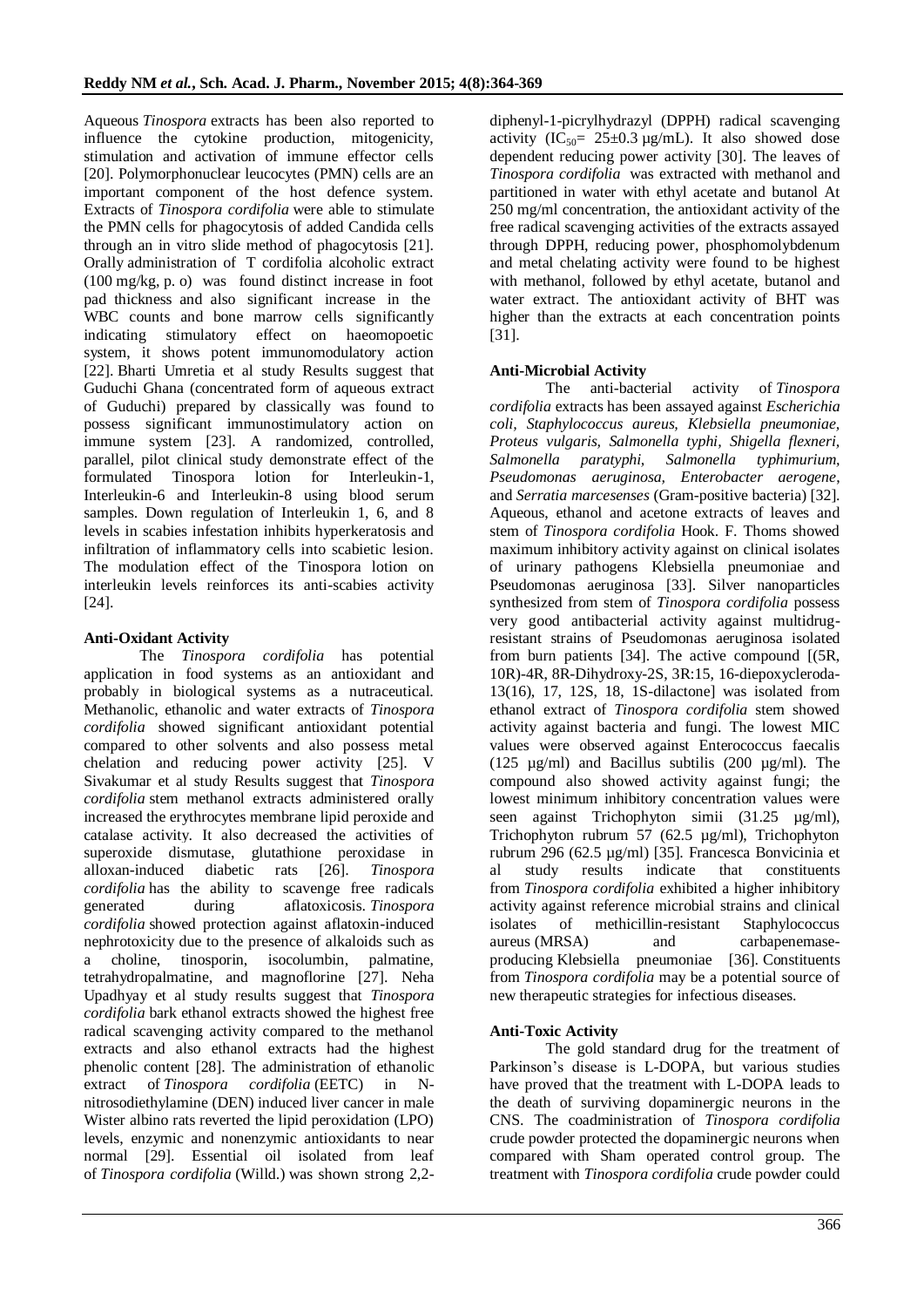reduce the toxicities of L-DOPA therapy for Parkinson's disease [37]. *Tinospora cordifolia* alkaloids such as choline, tinosporine, isocolumbin, palmetine, tetrahydropalmatine and magnoflorine showed protection against aflatoxin induced nephrotoxicity. *Tinospora cordifolia* extracts have been reported to scavenge free radicals generated during aflatoxicosis. It exhibited protective effects by lowering thiobarbituric acid reactive substances (TBARS) levels and enhancing the GSH, ascorbic acid, protein, and the activities of anti-oxidant enzymes viz., SOD, CAT, GPx, Glutathione S-transferase (GST) and glutathione reductase (GR) in kidney [38]. Cyclophosphamide an anti-cancer drug has been reported to reduce the glutathione content in both bladder and liver and lowered levels of cytokines Inerferon-γ and IL-2 an increased levels of pro-inflammatory cytokine TNF-α. This effect could be reversed on *Tinospora cordifolia* treatment indicating the role of *Tinospora cordifolia* in overcoming Cyclophosphamide induced toxicities in cancer treatment [39]. Leaf and stem extract of T. cordifolia has been reported to show hepatoprotective effect in male albino mice against lead nitrate induced toxicity. Similarly, oral dose of plant extract prohibited the lead nitrate induced liver damage [40].



**Fig. 1: Some phytoactive compounds from** *Tinospora cordifolia***.**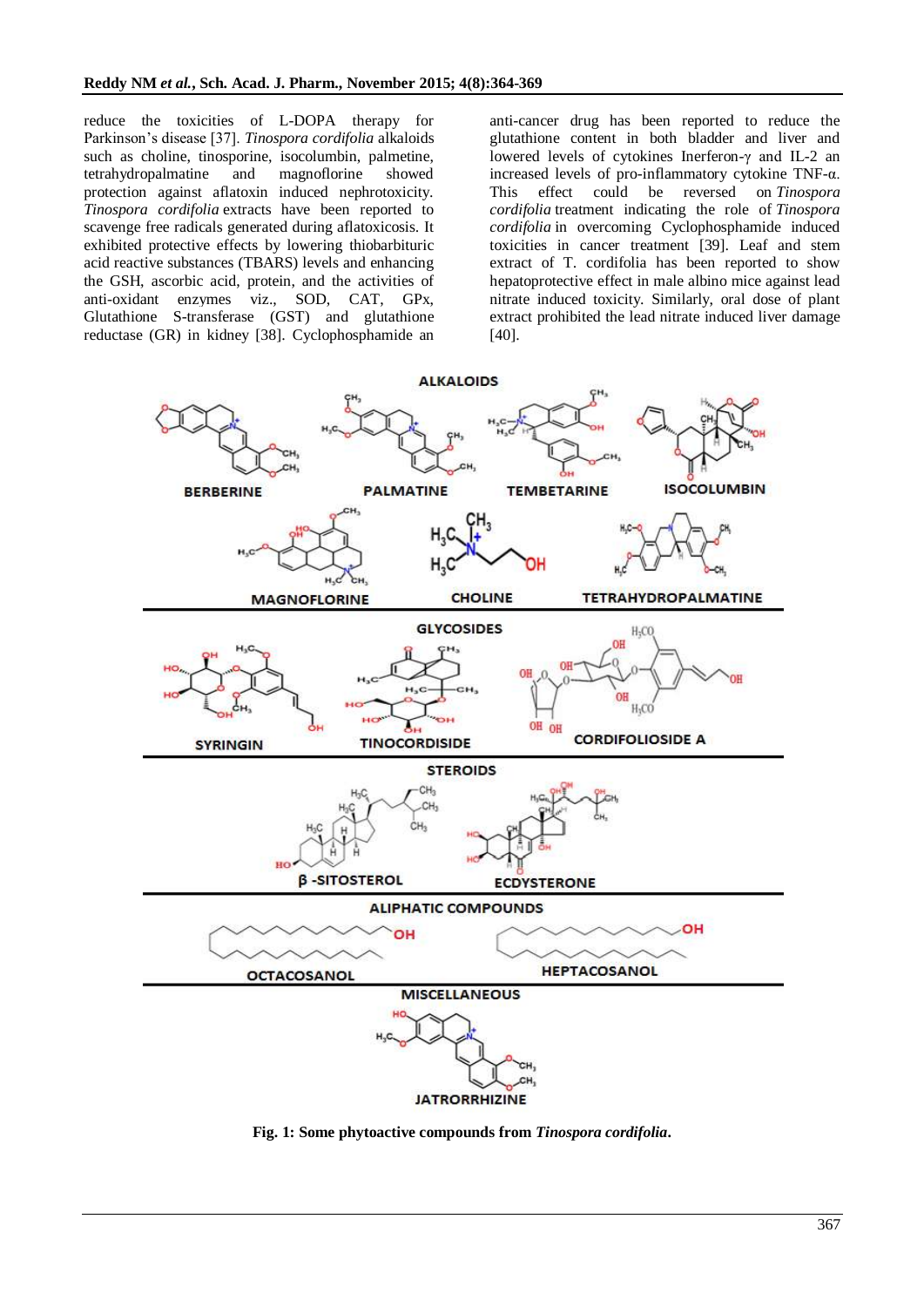#### **CONCLUSION**

*Tinospora cordifolia*, the versatile medicinal plant is the unique source of various types of compounds having diverse chemical structure. Very little work has been done on the biological activity and plausible medicinal applications of these compounds and hence extensive investigation is needed to exploit their therapeutic utility to combat diseases. A drugdevelopment programme should be undertaken to develop modern drugs with the compounds isolated from *Tinospora cordifolia*. Present review spotlights the classical antidiabetic, anticancer, immunomodulatory, antioxidant, antimicrobial, antitoxic claims of *Tinospora cordifolia* and their validation by contemporary researches. For the last few years, there has been an increasing trend and awareness in medicinal plants research. Quite a significant amount of research has already been carried out during the past few decades in exploring the chemistry of different parts of *Tinospora cordifolia*. While *Tinospora cordifolia* has been used successfully in Ayurvedic medicine for centuries, an extensive research and development work should be undertaken on *Tinospora cordifolia* and its products for their better economic and therapeutic utilization. This review can be used for further research as well as clinical purpose.

#### **REFERENCES**

- 1. Pandey MM, Rastogi S, Rawat AK; Indian herbal drug for general healthcare: An overview. Internet J Altern Med, 2008; 6:1.
- 2. Kirtikar KR and Basu BD; Indian Medicinal Plants, Vol 2(Lalit Mohan Basu, leader Road, Allahabad), 1933; 77.
- 3. LB Gaur, SP Singh, SC Gaur, SS Bornare, AS Chavan, Sudhir Kumar, Mukh Ram; A Basic Information, Cultivation and Medicinal Use of *Tinospora cordifolia*. Pop. Kheti, 2014; 2(3):188- 192.
- 4. Kirti Sinha, Mishra NP, Singh J, Khanuja SPS; *Tinospora cordifolia* (Guduchi), a reservoir plant for therapeutic applications: A Review. Indian journal of traditional Knowledge, 2004; 3 (3): 257- 270.
- 5. Rohit Sharma, Hetal Amin, Galib, Pradeep Kumar Prajapati; Antidiabetic claims of *Tinospora cordifolia* (Willd.) Miers: critical appraisal and role in therapy. Asian Pac J Trop Biomed, 2015; 5(1): 68-78.
- 6. Kannadhasan R, Venkataraman S; Antidiabetic And Antihyperlipidaemic Activity Of Sedimental Extract Of *Tinospora cordifolia* In Streptozotocin Induced Type 2 Diabetes. Int J Pharm Pharm Sci, 2012; 4(3): 520-527.
- 7. Chandra Shekhar Singh, Amit Kumar Singh, Sonam Khandelwal, Ratanlal Vishwkarma; Anti-Diabetic Activity of Ethanolic Extract of *Tinospora cordifolia* Leaves. Int. J. of Drug Discovery & Herbal Research, 2013; 3(1): 601-604.
- 8. Ruan CT, Lam SH, Chi TC, Lee SS, Su MJ; Borapetoside C from Tinospora crispa improves insulin sensitivity in diabetic mice. Phytomedicine, 2012; 19(8-9): 719-724.
- 9. Patel MB, Mishra S; Hypoglycemic activity of alkaloidal fraction of *Tinospora cordifolia*. Phytomedicine, 2011; 18(12):1045-52.
- 10. Joladarashi D, Chilkunda ND, Salimath PV; Glucose uptake-stimulatory activity of *Tinospora cordifolia* stem extracts in Ehrlich ascites tumor cell model system. J Food Sci Technol, 2014; 51(1): 178-182.
- 11. Shivananjappa MM, Muralidhara; Abrogation of maternal and fetal oxidative stress in the streptozotocin-induced diabetic rat by dietary supplements of *Tinospora cordifolia*. Nutrition, 2012; 28(5):581–7.
- 12. Sangeetha MK, Balaji Raghavendran HR, Gayathri V, Vasanthi HR; *Tinospora cordifolia* attenuates oxidative stress and distorted carbohydrate metabolism in experimentally induced type 2 diabetes in rats. J Nat Med, 2011; 65(3-4):544-50.
- 13. Ali H, Dixit S; Extraction optimization of *Tinospora cordifolia* and assessment of the anticancer activity of its alkaloid palmatine. Scientific World Journal, 2013; 28:376216.
- 14. Rahul Verma, Hotam Singh Chaudhary, Agrawal RC; Evaluation of Ant carcinogenic and Ant mutagenic Effect of *Tinospora cordifolia* in Experimental Animals. J Chem Pharm Res, 2011; 3(6): 877-881.
- 15. Mishra R, Kaur G; Aqueous Ethanolic Extract of *Tinospora cordifolia* as a Potential Candidate for Differentiation Based Therapy of Glioblastomas. PLoS ONE, 2013; 8(10): e78764.
- 16. Bala M, Pratap K, Verma PK, Singh B, Padwad Y; Validation of ethnomedicinal potential of *Tinospora cordifolia* for anticancer and immunomodulatory activities and quantification of bioactive molecules by HPTLC. J Ethnopharmacol, 2015; 175(4):131–137.
- 17. Puttananjaiah Shilpa, Yashaswini Balaraju, Bharathi P. Salimath; Antimetastatic Activity of *Tinospora cordifolia* Involves Inhibition of Cell Migration and Invasion Regulated By Twist and Snail Genes. Journal of Pharmacy and Biological Sciences, 2015; 10(2): 44-49.
- 18. Sharma U, Bala M, Kumar N, Singh B, Munshi RK, Bhalerao S; Immunomodulatory active compounds from *Tinospora cordifolia*. J Ethnopharmacol, 2012; 141(3):918-26.
- 19. Vaibhav Ahera and Arun Kumar Wahib; Biotechnological Approach to Evaluate the Immunomodulatory Activity of Ethanolic Extract of *Tinospora cordifolia* Stem (Mango Plant Climber). Iranian Journal of Pharmaceutical Research, 2012; 11 (3): 863-872.
- 20. Upadhyaya R, PR, Sharma V, Anita KV; Assessment of the multifaceted immunomodulatory